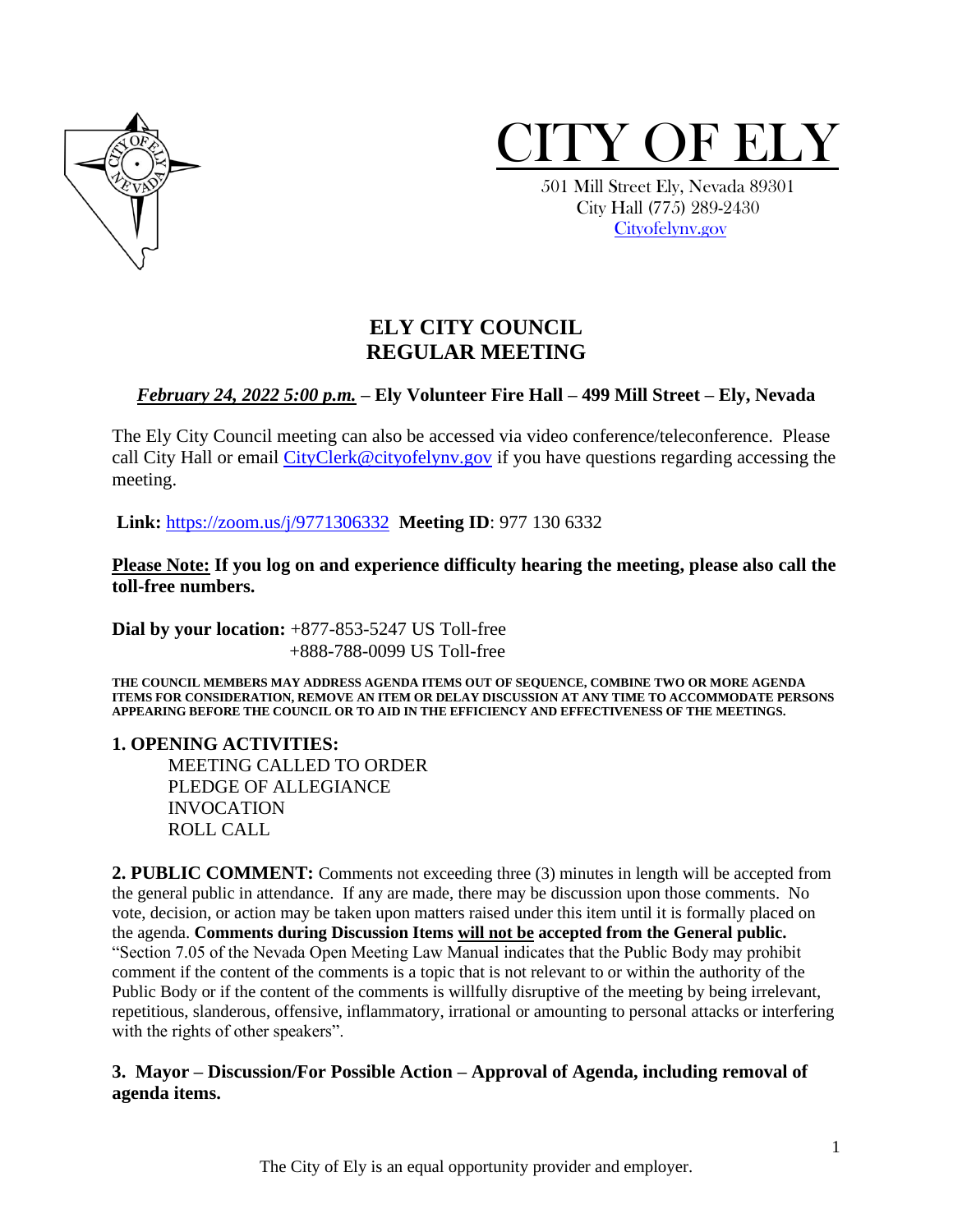#### **4. CITY DEPARTMENT REPORTS**

- ➢ **FIRE CHIEF**
- ➢ **POLICE CHIEF**
- ➢ **[MUNICIPAL COURT JUDGE](https://www.cityofelynv.gov/pdf/CityCouncil2022/cc2-24-22/municourtjan22report.pdf)**
- ➢ **CITY ATTORNEY**
- ➢ **CITY CLERK**
- ➢ **CITY TREASURER**
- ➢ **[CITY PUBLIC WORKS SUPERVISOR](https://www.cityofelynv.gov/pdf/CityCouncil2022/cc2-24-22/publicworkssupervisorreport.pdf)**
- ➢ **CITY WATER OPERATOR**
- ➢ **CITY ENGINEER**
- ➢ **CITY BUILDING OFFICIAL**
- **5. REPORTS**

**CITY COUNCIL MAYOR**

### **6. THE MAYOR WILL RECESS THE REGULAR CITY COUNCIL MEETING FOR A PUBLIC HEARING AT 5:30 P.M. ON THE FOLLOWING TOPICS.**

1. Council Members - City Engineer Almberg – Public Hearing - [Discussion Only](https://www.cityofelynv.gov/pdf/CityCouncil2022/cc2-24-22/2022cityfueltaxcertification.pdf) – Approval of Certification of Roads for Fuel Tax within the City of Ely , Nevada, pursuant to NRS 365.550.

### **7. DISCUSSION/POSSIBLE ACTION ITEMS PERTAINING TO THE PUBLIC HEARING.**

1. Council Members-City Engineer Almberg – [Discussion/For Possible Action](https://www.cityofelynv.gov/pdf/CityCouncil2022/cc2-24-22/2022cityfueltaxcertification.pdf) – Approval of Certification of Roads for Fuel Tax within the City of Ely, Nevada, pursuant to NRS 365.550.

## **8. ITEMS FOR DISCUSSION/POSSIBLE ACTION ONLY OF THE ELY CITY COUNCIL.**

A. CONSENT AGENDA (These items may be approved in <u>one motion</u> by the Council as its first action of business under For Discussion/Possible Action items.) Approval of the Consent Agenda approves each of these items. Council Members may remove any item from the Consent Agenda by notifying the Mayor or Mayor pro temp.

**MOTION:** Move to approve the Consent Agenda item 8A-1 Minutes and 8A-2 Bills.

Moved by: \_\_\_\_\_\_\_\_\_\_\_\_\_\_\_\_ Second by: \_\_\_\_\_\_\_\_\_\_\_\_\_\_\_ Vote: \_\_\_\_\_\_\_\_\_\_\_\_\_\_\_\_\_

- [January 27, 2022](https://www.cityofelynv.gov/pdf/CityCouncil2022/cc2-24-22/cc1-27-22meeting.pdf)
- 2. Discussion/For Possible Action –Bills.

1. Discussion/For Possible Action –Minutes.

• [February 8, 2022](https://www.cityofelynv.gov/pdf/CityCouncil2022/cc2-24-22/ccbills2-8-22.pdf)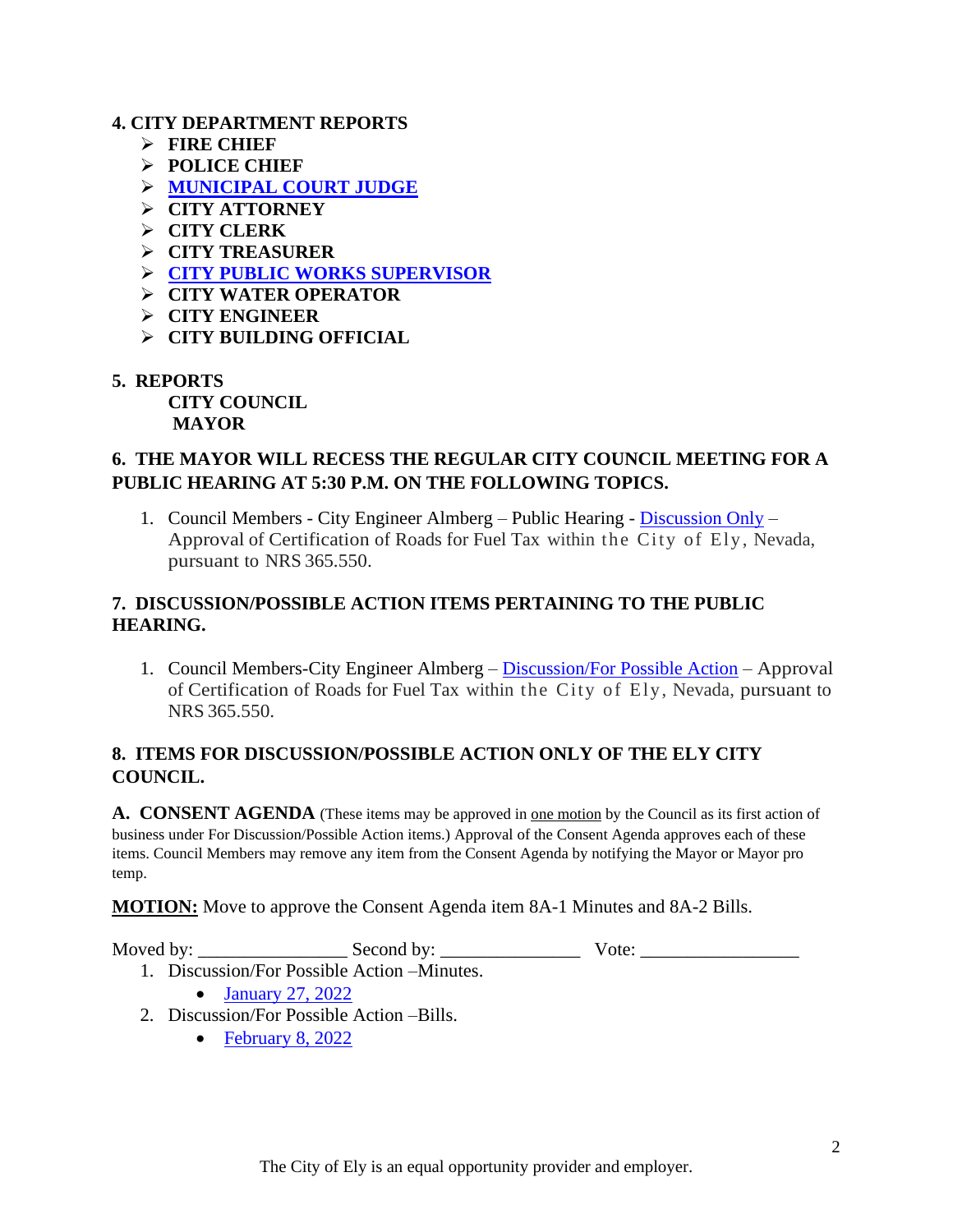#### **B. NEW BUSINESS**

- 1. Mayor Robertson [Discussion/For Possible Action](https://www.cityofelynv.gov/pdf/CityCouncil2022/cc2-24-22/grantPlanningReasons.pdf) Approval to apply for Commission for Cultural Centers Historic Preservation Grant in the amount of \$300,000.00 for City Hall to complete plans for architecture and engineering for renovation with a \$200,000.00 match provided through American Rescue Plan funds and/or grants and/or the City of Ely.
- 2. Mayor Robertson [Discussion/For Possible Action](https://www.cityofelynv.gov/pdf/CityCouncil2022/cc2-24-22/GreenlinknorthprojectEIS.pdf) Approval to participate in the Greenlink North Project (GNLP) Environmental Impact Statement as a cooperating agency.
- 3. Councilman Spear Councilman Alworth Discussion Only Update on PORTER Group efforts on behalf of the City of Ely.
- 4. Council Members Building Official Peterson [Discussion/For Possible Action](https://www.cityofelynv.gov/pdf/CityCouncil2022/cc2-24-22/Resolution2022-03.pdf) Approve Resolution 2022-03 to petition the State Fire Marshal to develop an Interlocal Agreement to describe and delegate all of the State Fire Marshal's authority or duties regarding "Building Construction Responsibilities" to the City of Ely Building Official(s) pursuant to Nevada Revised Statute 477.030 and Nevada Administrative Code 477.288.
- 5. Council Members City Clerk Lee [Discussion/For Possible Action](https://www.cityofelynv.gov/pdf/CityCouncil2022/cc2-24-22/Resolution2022-04.pdf) Approve Resolution 2022-04 to express City's intention to sell APN: 001-296-01 Pursuant to N.R.S. 268.061(1)(e).

**9. PUBLIC COMMENT:** Comments not exceeding three (3) minutes in length will be accepted from the general public in attendance. If any are made, there may be discussion upon those comments. No vote, decision, or action may be taken upon matters raised under this item until it is formally placed on the agenda. "Section 7.05, of the Nevada Open Meeting Law Manual indicates that the Public Body may prohibit comment if the content of the comments is a topic that is not relevant to or within the authority of the Public Body or if the content of the comments is willfully disruptive of the meeting by being irrelevant, repetitious, slanderous, offensive, inflammatory, irrational or amounting to personal attacks or interfering with the rights of other speakers".

**10. ADJOURNMENT: THE MEETING MAY BE ADJOURNED BY APPROPRIATE MOTION OF THE CITY COUNCIL.** \* Open session – Action/Discussion – Personnel\*\* The meeting may be closed by appropriate motion for the purpose of discussion on any matter allowed under N.R.S. 241.031 and 241.033, (1) nothing contained in this chapter prevents a public body from holding a closed meeting to consider the character, alleged misconduct, professional competence or physical or mental health of a person/employee. (2) A public body may close a meeting upon a motion, which specifies the nature of the business to be considered. (3) This chapter does not: (a) Apply to judicial proceedings. (b) Prevent the removal of any person who willfully disrupts a meeting to the extent that its orderly conduct is made impractical. (c) Prevent the exclusion of witnesses from a public or private meeting during the examination of another witness. (d) Require that any meeting be closed to the public. (e) Permit a closed meeting for the discussion of the appointment of any person to public office or as a member of a public body. (4) The exception provided by this section, and electronic communication, must not be used to circumvent the spirit or letter of this chapter in order to discuss or act upon a matter over which the public body has supervision, control, jurisdiction or advisory powers. In accordance with Federal civil rights law and U.S. Department of Agriculture (USDA) civil rights regulations and policies, the USDA, its Agencies, offices and employees, and institutions participating in or administering USDA programs are prohibited from discriminating based on race, color, national origin, religion, sex, gender identity (including gender expression), sexual orientation, disability, age, marital status, family/parental status, income derived from a public assistance program, political beliefs, or reprisal or retaliation for prior civil rights activity, in any program or activity conducted or funded by USDA (not all bases apply to all